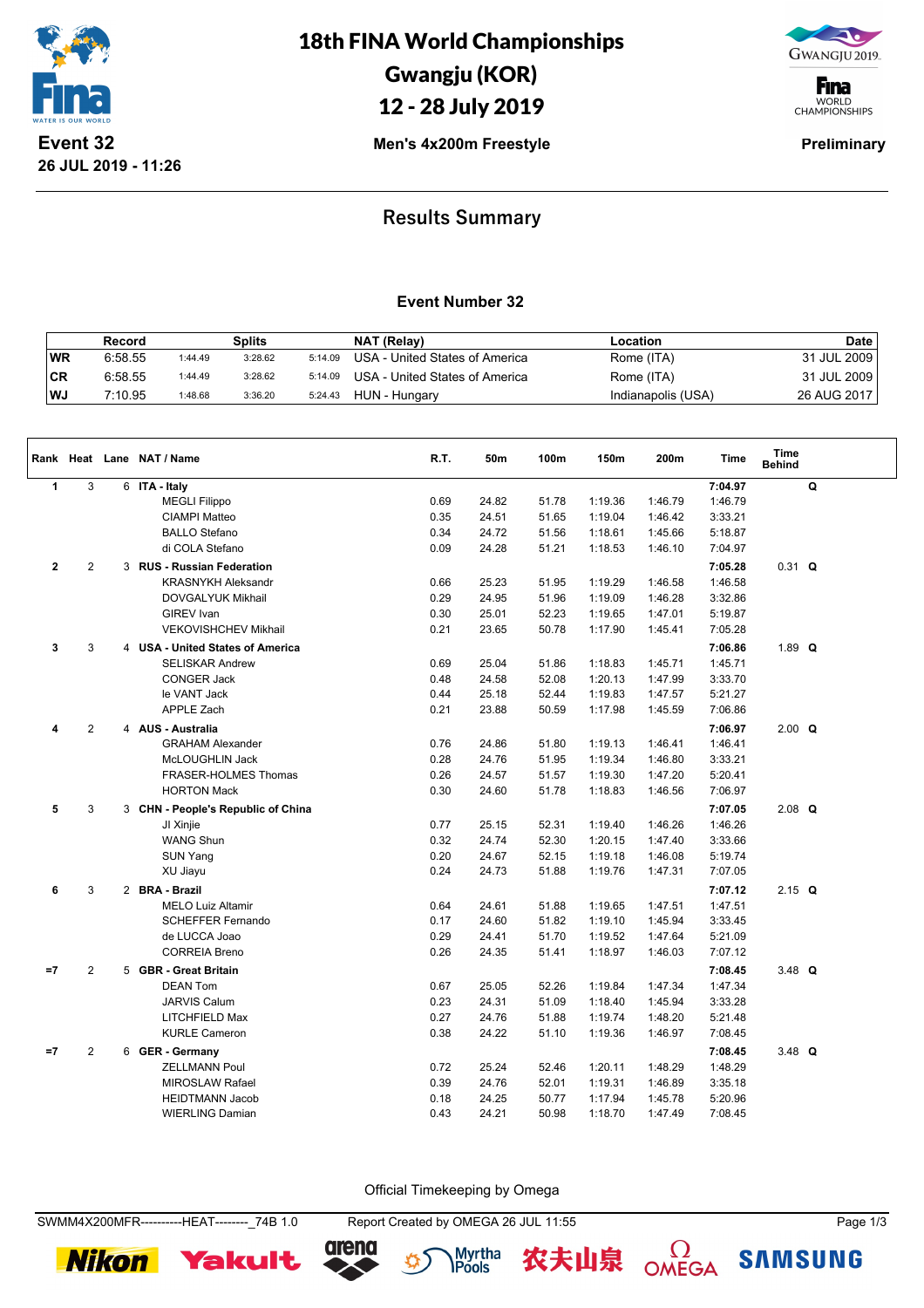

18th FINA World Championships Gwangju (KOR) 12 - 28 July 2019

GWANGJU 2019.

**F**ina WORLD<br>CHAMPIONSHIPS

**Men's 4x200m Freestyle Preliminary** 

## **Results Summary**

#### **Event Number 32**

|    |                |              | Rank Heat Lane NAT / Name  | R.T. | 50m   | 100m  | 150m    | 200m    | <b>Time</b> | <b>Time</b><br><b>Behind</b> |  |
|----|----------------|--------------|----------------------------|------|-------|-------|---------|---------|-------------|------------------------------|--|
| 9  | $\mathbf{3}$   |              | 5 JPN - Japan              |      |       |       |         |         | 7:09.23     | 4.26 R                       |  |
|    |                |              | <b>TAKAHASHI Kotaro</b>    | 0.73 | 25.36 | 52.72 | 1:20.45 | 1:48.18 | 1:48.18     |                              |  |
|    |                |              | <b>MATSUMOTO Katsuhiro</b> | 0.25 | 24.31 | 51.37 | 1:18.99 | 1:45.31 | 3:33.49     |                              |  |
|    |                |              | YOSHIDA Keisuke            | 0.30 | 24.65 | 52.06 | 1:20.07 | 1:47.72 | 5:21.21     |                              |  |
|    |                |              | <b>SETO Daiya</b>          | 0.23 | 24.25 | 51.68 | 1:19.80 | 1:48.02 | 7:09.23     |                              |  |
| 10 | 3              | $\mathbf{1}$ | ISR - Israel               |      |       |       |         |         | 7:11.99     | $7.02$ R                     |  |
|    |                |              | <b>LOKTEV Denis</b>        | 0.64 | 25.04 | 52.40 | 1:20.20 | 1:48.55 | 1:48.55     |                              |  |
|    |                |              | <b>NAMIR Daniel</b>        | 0.21 | 24.87 | 52.56 | 1:20.33 | 1:47.96 | 3:36.51     |                              |  |
|    |                |              | <b>FRANKEL Tomer</b>       | 0.33 | 24.37 | 51.83 | 1:19.59 | 1:47.95 | 5:24.46     |                              |  |
|    |                |              | <b>COHEN GROUMI Gal</b>    | 0.20 | 24.17 | 51.36 | 1:19.53 | 1:47.53 | 7:11.99     |                              |  |
| 11 | 2              |              | 9 POL - Poland             |      |       |       |         |         | 7:12.01     | 7.04                         |  |
|    |                |              | SWITKOWSKI Jan             | 0.67 | 25.25 | 52.49 | 1:20.30 | 1:48.20 | 1:48.20     |                              |  |
|    |                |              | HOLUB Jan                  | 0.23 | 24.62 | 52.32 | 1:20.75 | 1:48.51 | 3:36.71     |                              |  |
|    |                |              | <b>KRASKA Jakub</b>        | 0.15 | 24.42 | 52.06 | 1:20.46 | 1:47.30 | 5:24.01     |                              |  |
|    |                |              | <b>MAJCHRZAK Kacper</b>    | 0.24 | 24.72 | 52.15 | 1:20.24 | 1:48.00 | 7:12.01     |                              |  |
| 12 | $\overline{2}$ |              | 8 SUI - Switzerland        |      |       |       |         |         | 7:12.08     | 7.11                         |  |
|    |                |              | <b>DJAKOVIC Antonio</b>    | 0.69 | 24.99 | 52.06 | 1:20.04 | 1:47.62 | 1:47.62     |                              |  |
|    |                |              | <b>LIESS Nils</b>          | 0.28 | 24.51 | 51.54 | 1:19.07 | 1:47.28 | 3:34.90     |                              |  |
|    |                |              | <b>SCHMID Aleksi</b>       | 0.42 | 25.37 | 53.06 | 1:20.83 | 1:48.22 | 5:23.12     |                              |  |
|    |                |              | <b>DESPLANCHES Jeremy</b>  | 0.27 | 25.14 | 52.89 | 1:21.48 | 1:48.96 | 7:12.08     |                              |  |
| 13 | 3              |              | 8 BEL - Belgium            |      |       |       |         |         | 7:12.99     | 8.02                         |  |
|    |                |              | <b>CROENEN Louis</b>       | 0.76 | 25.14 | 52.14 | 1:19.68 | 1:48.26 | 1:48.26     |                              |  |
|    |                |              | <b>MARCOURT Alexandre</b>  | 0.15 | 25.02 | 52.33 | 1:19.78 | 1:48.33 | 3:36.59     |                              |  |
|    |                |              | <b>THIJS Thomas</b>        | 0.28 | 25.50 | 53.19 | 1:20.95 | 1:49.48 | 5:26.07     |                              |  |
|    |                |              | de MEULEMEESTER Sebastien  | 0.00 | 24.63 | 51.79 | 1:19.53 | 1:46.92 | 7:12.99     |                              |  |
| 14 | $\mathbf{1}$   |              | 5 NZL - New Zealand        |      |       |       |         |         | 7:13.06     | 8.09                         |  |
|    |                |              | <b>CLAREBURT Lewis</b>     | 0.71 | 25.10 | 52.56 | 1:20.43 | 1:47.97 | 1:47.97     |                              |  |
|    |                |              | <b>STANLEY Matthew</b>     | 0.12 | 24.76 | 51.85 | 1:19.41 | 1:48.10 | 3:36.07     |                              |  |
|    |                |              | <b>HUNTER Daniel</b>       | 0.09 | 24.71 | 52.25 | 1:20.57 | 1:48.88 | 5:24.95     |                              |  |
|    |                |              | REID Zac                   | 0.01 | 24.98 | 52.61 | 1:20.83 | 1:48.11 | 7:13.06     |                              |  |
| 15 | $\overline{2}$ |              | 1 HUN - Hungary            |      |       |       |         |         | 7:13.64     | 8.67                         |  |
|    |                |              | <b>KOZMA Dominik</b>       | 0.65 | 24.59 | 51.67 | 1:19.34 | 1:46.33 | 1:46.33     |                              |  |
|    |                |              | <b>BERNEK Peter</b>        | 0.47 | 25.29 | 53.17 | 1:21.01 | 1:48.98 | 3:35.31     |                              |  |
|    |                |              | <b>KALMAR Akos</b>         | 0.38 | 26.26 | 54.46 | 1:22.88 | 1:51.41 | 5:26.72     |                              |  |
|    |                |              | <b>NEMETH Nandor</b>       | 0.33 | 24.44 | 51.52 | 1:19.34 | 1:46.92 | 7:13.64     |                              |  |
| 16 | $\mathbf{1}$   |              | 4 IRL - Ireland            |      |       |       |         |         | 7:13.91     | 8.94                         |  |
|    |                |              | Mc MILLAN Jack             | 0.68 | 25.15 | 52.67 | 1:20.25 | 1:48.00 | 1:48.00     |                              |  |
|    |                |              | POWELL Robert              | 0.55 | 25.27 | 52.50 | 1:20.52 | 1:48.84 | 3:36.84     |                              |  |
|    |                |              | SLOAN Jordan               | 0.38 | 24.39 | 51.52 | 1:19.27 | 1:47.84 | 5:24.68     |                              |  |
|    |                |              | <b>HYLAND Brendan</b>      | 0.07 | 25.01 | 52.92 | 1:21.89 | 1:49.23 | 7:13.91     |                              |  |
| 17 | $\sqrt{2}$     |              | 2 CAN - Canada             |      |       |       |         |         | 7:14.01     | 9.04                         |  |
|    |                |              | <b>THORMEYER Markus</b>    | 0.72 | 25.69 | 52.91 | 1:20.07 | 1:48.37 | 1:48.37     |                              |  |
|    |                |              | <b>PRATT Alexander</b>     | 0.27 | 24.98 | 52.83 | 1:21.13 | 1:49.45 | 3:37.82     |                              |  |
|    |                |              | <b>BAGSHAW Jeremy</b>      | 0.31 | 24.79 | 52.07 | 1:19.94 | 1:48.07 | 5:25.89     |                              |  |
|    |                |              | <b>OLAFSON Carson</b>      | 0.35 | 24.12 | 51.08 | 1:19.26 | 1:48.12 | 7:14.01     |                              |  |
|    |                |              |                            |      |       |       |         |         |             |                              |  |

Official Timekeeping by Omega

SWMM4X200MFR----------HEAT--------\_74B 1.0 Report Created by OMEGA 26 JUL 11:55 Page 2/3







农夫山泉





**SAMSUNG**